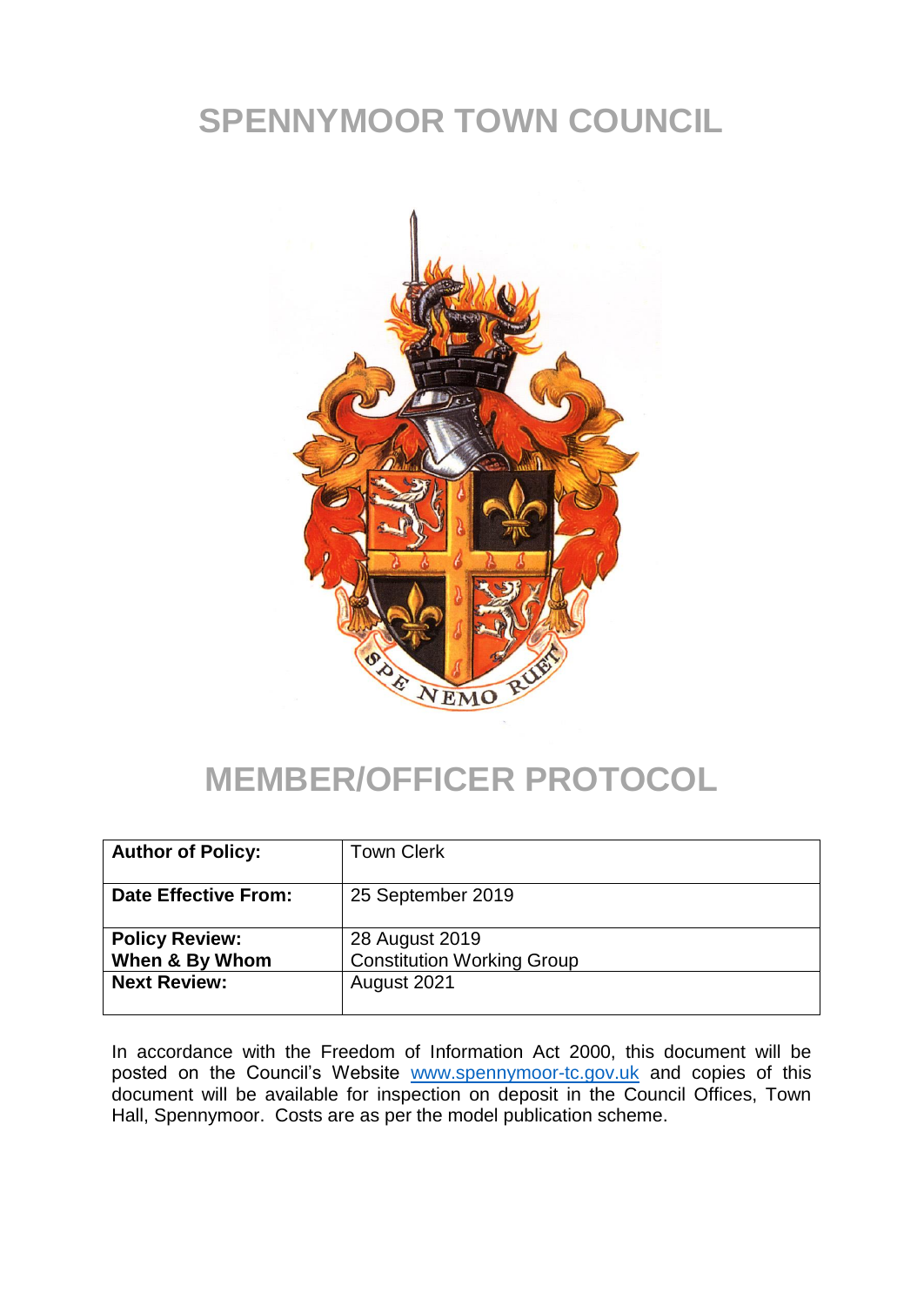# **Member/Officer Protocol**

## **1 Introduction and Principles**

- 1.1 The purpose of this Protocol is to guide Members and Officers of the Council in their relations with one another in such a way as to ensure the smooth running of the Council.
- 1.2 It offers guidance on some of the issues, which most commonly arise. It is hoped, however, that the approach which it adopts to these issues will serve as a guide to dealing with other circumstances.
- 1.3 This Protocol is, to a large extent, a written statement of current practice and convention. It seeks to promote greater clarity and certainty. If the Protocol is followed, it should ensure that Members receive objective and impartial advice and that Officers are protected from accusations of bias and any undue influence from Members.
- 1.4 It also seeks to reflect the principles underlying the respective Codes of Conduct, which now apply to Members and to Officers. The shared object of these codes is to enhance and maintain the integrity (real and perceived) of local government and the Codes and, therefore, demand very high standards of personal conduct.
- 1.5 It is recommended that this Protocol is a local extension of the Members' Code of Conduct and Employee Code of Conduct. Consequently, a breach of the provisions of this Protocol may also constitute a breach of these Codes.
- 1.6 This Protocol should be read in conjunction with the Codes of Conduct, the Council's Constitution and any guidance issued by the Standards Committee of Durham County Council, The Town Clerk and/or the Council's Monitoring Officer.

# **2 The Relationship: General Points**

2.1 Both Councillors and Officers are servants of the public and they are indispensable to one another. But the responsibilities are distinct. Councillors are responsible to the electorate and serve only so long as their term of office lasts. Councillors are responsible for setting policy. Officers are responsible to the Council. Their job is to give advice to Councillors and the Council, and to carry out the Council's work under the direction and control of the Council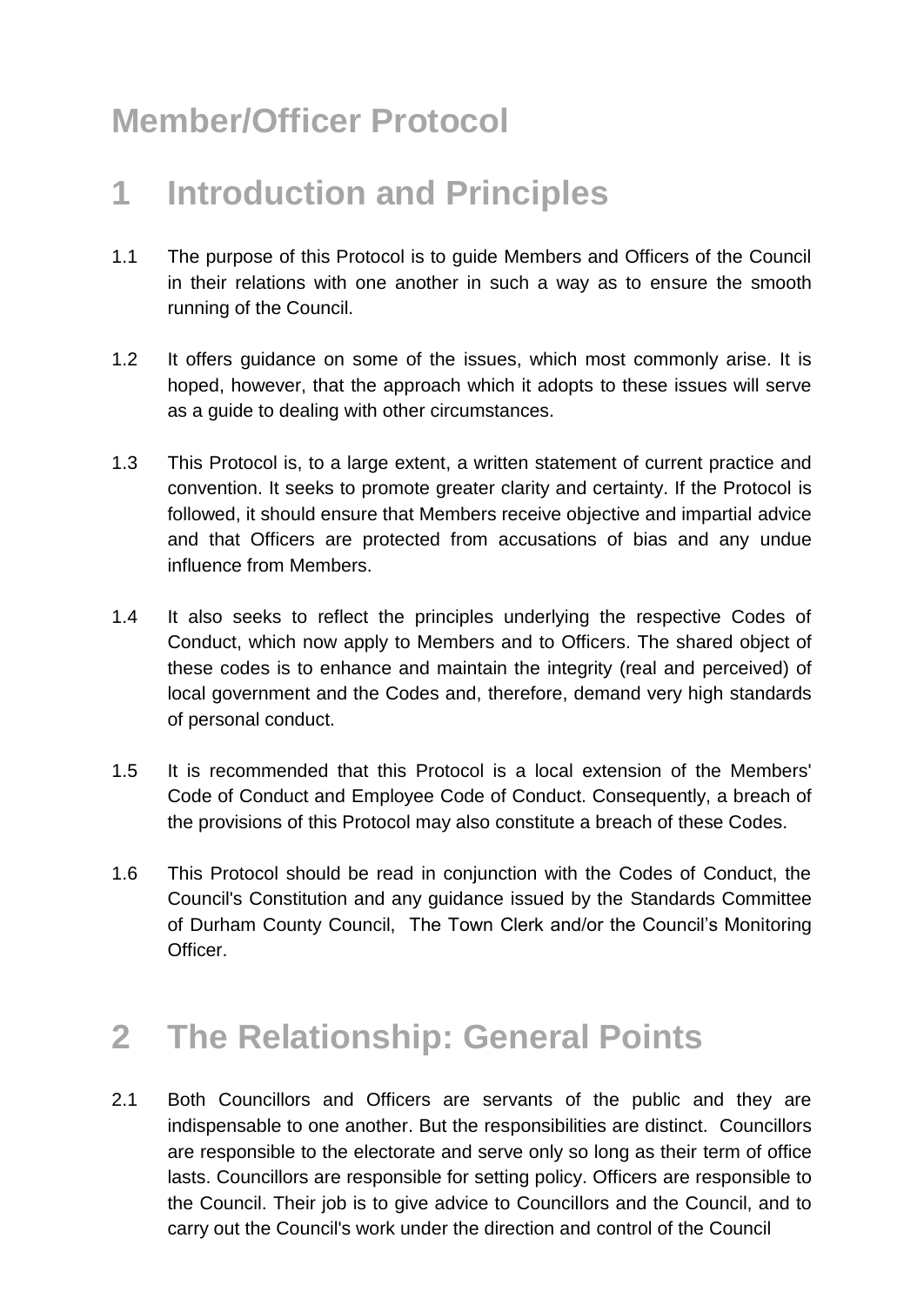- 2.2 At the heart of the Codes and this Protocol, is the importance of mutual respect. Member/Officer relationships are to be conducted in a positive and constructive way. Therefore, it is important that any dealings between Members and Officers should observe standards of courtesy and that neither party should seek to take unfair advantage of their position or seek to exert undue influence on the other party.
- 2.3 Members must respect the impartiality and integrity of all the Council's Officers. Similarly, all Officers must respect the role of Members as elected representatives and the roles of other Officers at all times.
- 2.4 Inappropriate relationships can be inferred from language/style. To protect both Members and Officers, Officers should address Members at all formal meetings as Councillor XXX and Mr or Madam Chairman save where circumstances clearly indicate that a level of informality is appropriate, e.g. a one to one meeting. Similarly when addressing Officers at formal meetings of the Council, Members should address Officers by their post title.
- 2.5 A Member should not raise matters relating to the conduct or capability of an Officer in a manner that is incompatible with the objectives of this Protocol. This is a long-standing tradition in public service. An Officer has no means of responding to criticisms in public. If a Member feels he/she has not been treated with proper respect, courtesy or has any concern about the conduct or capability of an Officer, and fails to resolve it through direct discussion with the Officer, he/she should raise the matter with the Town Clerk. If the Member continues to feel concern, then he/she should report the facts to the Town Clerk. Any action taken against an Officer in respect of a complaint will be in accordance with the provisions of the Council's Disciplinary Rules and Procedures.
- 2.6 If the issue is with the Town Clerk, a Member should inform the Lead Member for HR who will request a meeting of the Special Committee is held to consider the matter.
- 2.7 An Officer should not raise with a Member matters relating to the conduct or capability of another Officer or to the internal management of the Council in a manner that is incompatible with the overall objectives of this Protocol.
- 2.8 Where an Officer feels that he/she has not been properly treated with respect and courtesy by a Member, he/she should raise the matter with his/her Manager, especially if they do not feel able to discuss it directly with the Member concerned. In these circumstances the Manager, will take appropriate action either by approaching the individual Member and/or Group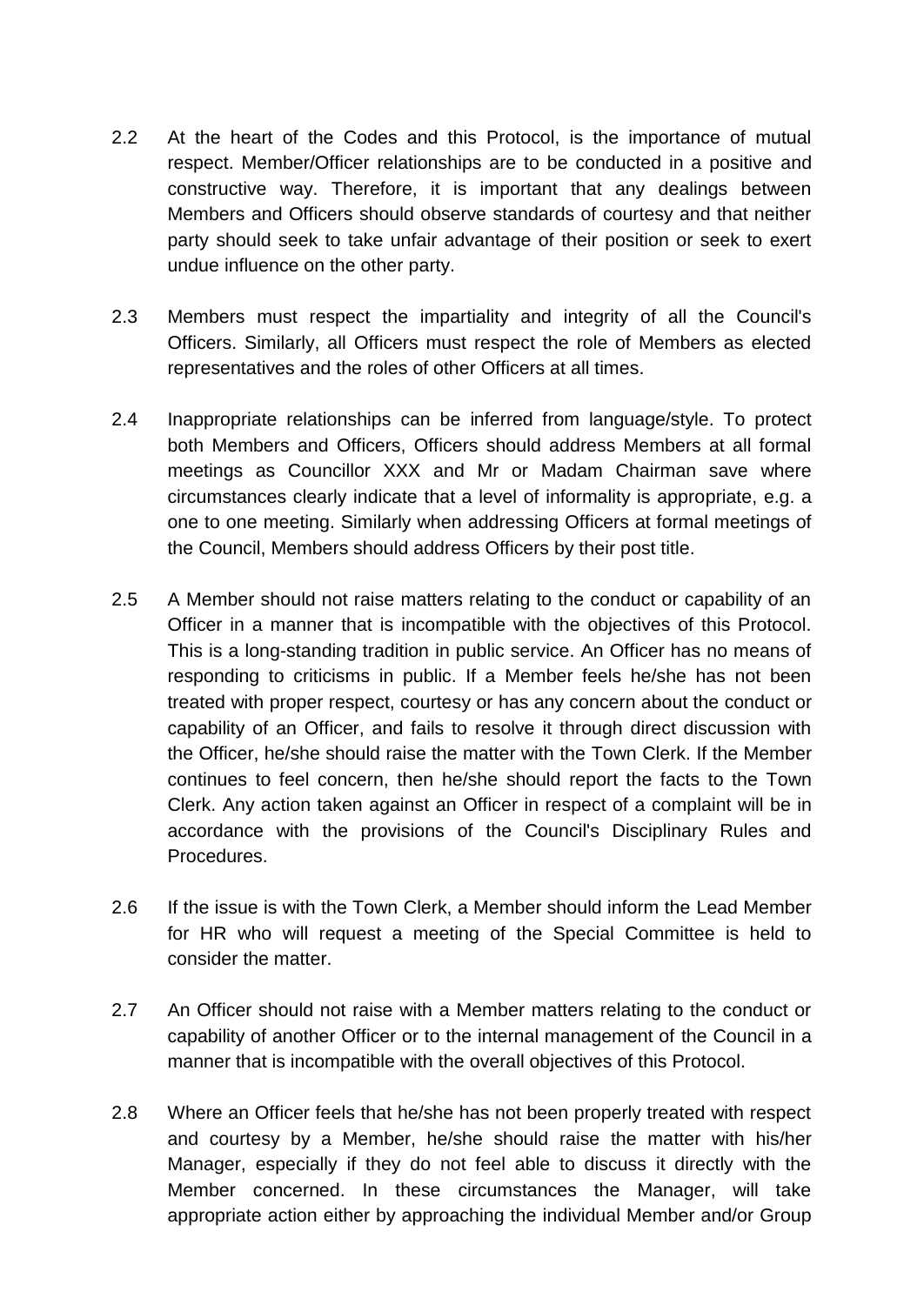Leader or by referring the matter to the Monitoring Officer at Durham County Council in the context of the Standards Committee considering the complaint.

2.9 Where the matter relates to the Town Clerk, the Lead Member for HR/the Town Clerk's Line Manager will seek to resolve the matter at a local level and if this cannot be achieved then will make a referral to the Monitoring Officer at Durham County Council in the context of the Standards Committee considering the complaint.

#### **3 Roles of Members**

- 3.1 Members have four main areas of responsibility:
	- Determining the policy of the Council and giving it political leadership;
	- Monitoring and reviewing the performance of the Council in implementing that policy and delivering services;
	- Representing the Council externally; and,
	- Acting as advocates on behalf of their constituents and the wider community.

## **4 The Relationship: Officer Support to Members: General Points**

- 4.1 Officers are responsible for day-to-day managerial and operational decisions within the authority and will provide support to all Councillors in their various roles.
- 4.2 In giving such advice to Members and in preparing and presenting reports, it is the responsibility of the Officer to express his/her own professional views and recommendations. Whilst an Officer might report the views of individual Members on an issue, a Member should not seek to pressure the Officer to make a recommendation contrary to the Officer's professional view because the Member wishes to express a contrary view.
- 4.3 The following key principles reflect the way in which Officers generally relate to Members:-
	- All Officers are employed by, and accountable to the authority as a whole
	- Support from Officers is needed for all the authority functions including Full Council, and all Committees;
	- Day to day managerial and operational decisions should remain the responsibility of the Town Clerk and other Officers; and,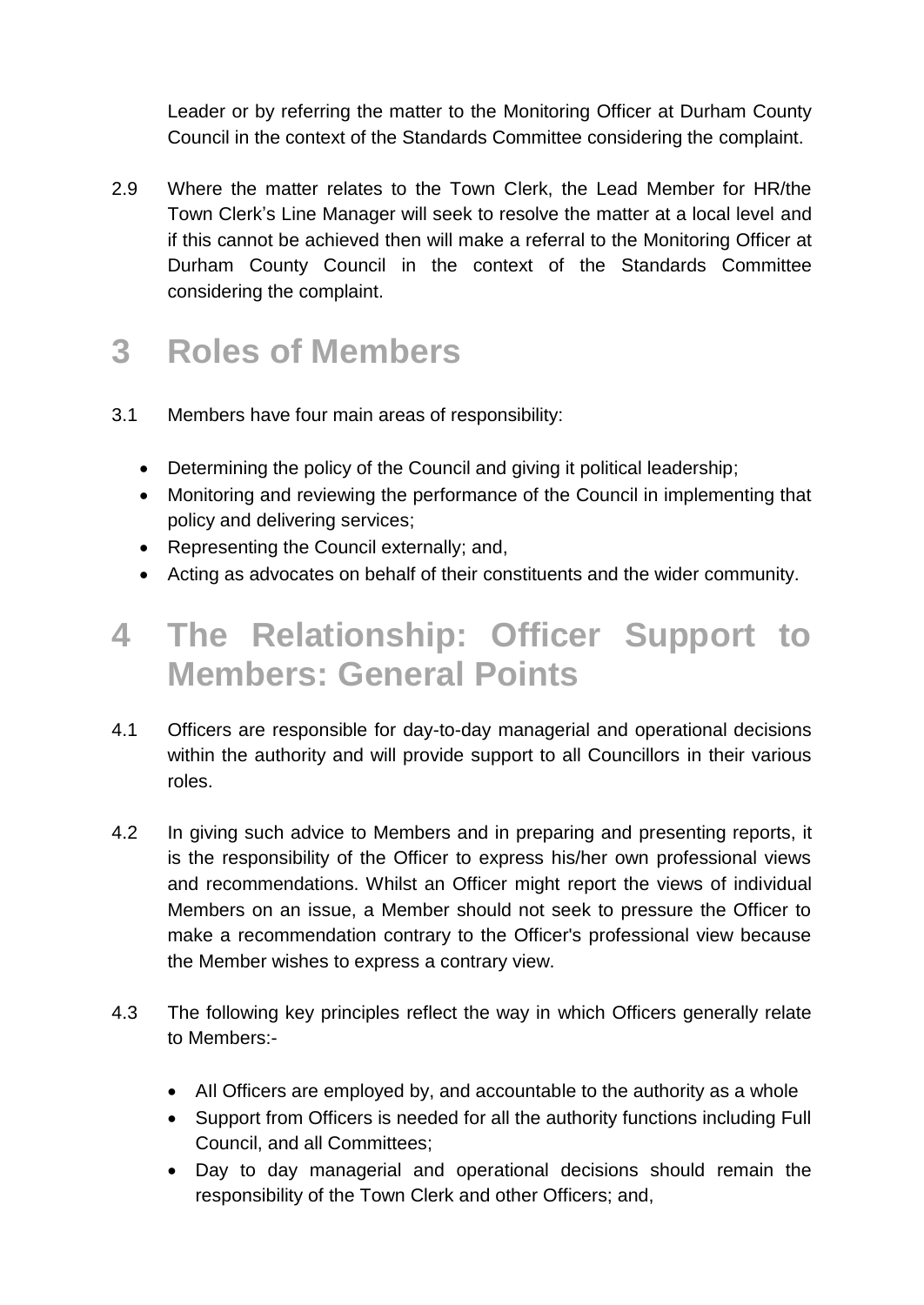• All Officers will be provided with training and development to help them support the various Member roles effectively.

#### **5 Relationships Between Members And Officers At Meetings Of The Authority**

- 5.1 Reports should always contain a recommendation unless the issue is clearly one where political judgement is required. Members should raise issues with the Officer responsible for the report prior to the meeting if at all possible.
- 5.2 Members will give Officers the opportunity to present any report and give any advice they wish to give.
- 5.3 In relation to action between meetings, it is important to remember that the law only allows for decisions to be taken by the Council as a whole, unless they are delegated to a Committee, sub-committee or Officers.
- 5.5 Members and Officers should be mutually respectful and supportive in order to minimise any potential embarrassment to the Council. Criticism of Officers should be dealt with in private and, by the same token, Officers should never be publicly critical of Councillors, the Council or its policies.
- **6 The Relationship: Officer Support: Member And Party Groups**
- 6.1 It must be recognised by all Officers and Members that in discharging their duties and responsibilities, Officers serve the Council as a whole.
- 6.2 The only basis on which the Council can lawfully provide support services (e.g. stationery, typing, printing, photo-copying, transport etc) to Members is to assist them in discharging their role as Members of the Council. Such support services must, therefore, only be used on Council business. They should never be used in connection with party political or campaigning activity.

# **7 Officer Relationships With Party Groups**

7.1 There is statutory recognition for political groups and it is common practice for such groups to give preliminary consideration to matters of Council business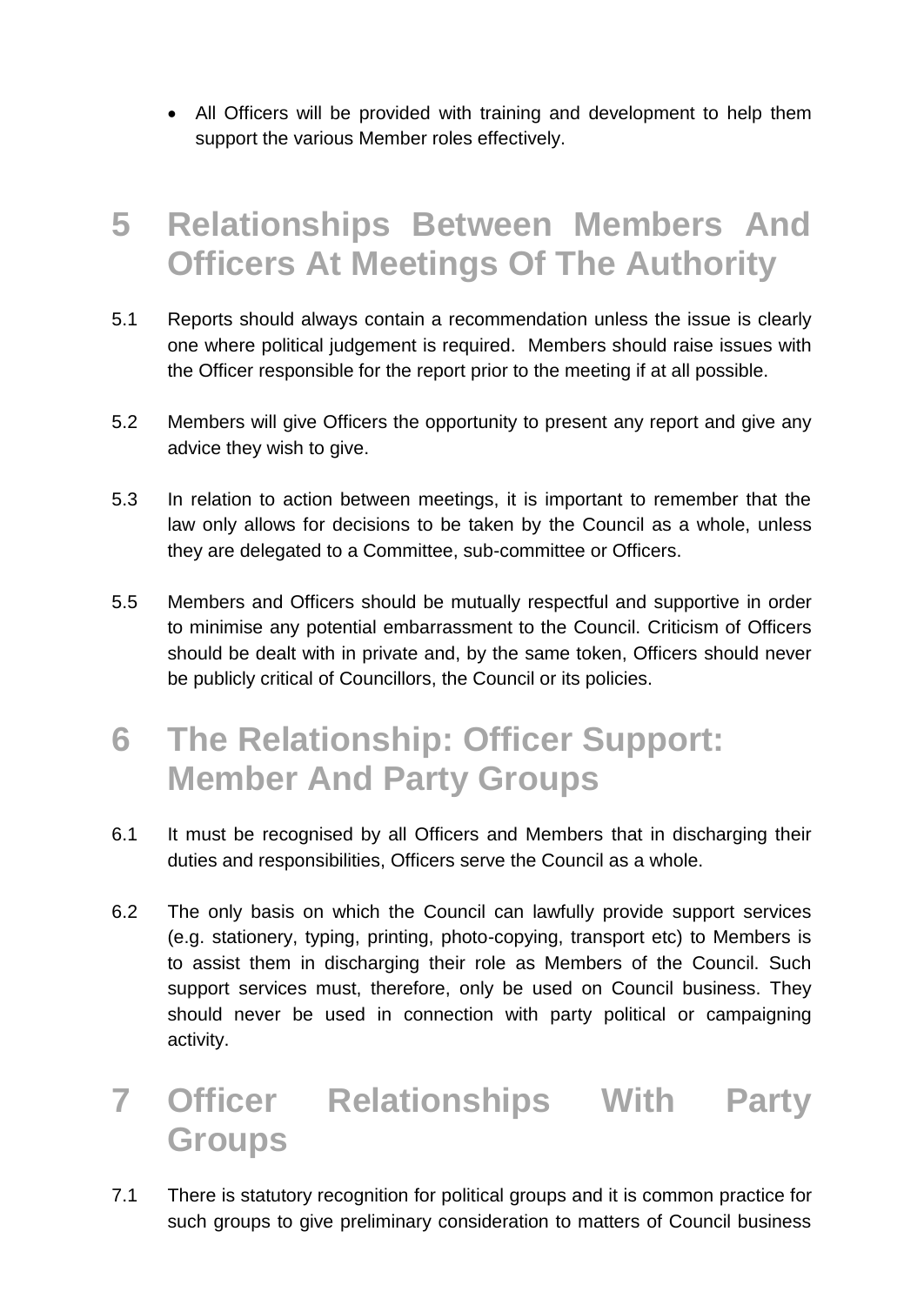in advance of consideration by the relevant Council body. Meetings between the Town Clerk, the Spokesperson and Deputy Spokesperson of the Majority Group for the Council, and other group leaders will be held when appropriate albeit that they have no decision-making powers.

- 7.2 Any invitation to an Officer to attend a group meeting shall be deemed to include the Town Clerk
- 7.3 Officers will not normally attend and provide information to any political group meeting which includes non-Council Members. Exceptions to this may be approved by the Town Clerk, who shall do so in writing and copy the correspondence to all political group leaders.
- 7.4 In all dealings with Members, in particular when giving advice to political party groups, Officers must demonstrate political impartiality and must not suppress their professional advice in the face of political views.
- 7.5 Officers must respect the confidentiality of any political party group meeting at which they are present. They must not relay the content of any such discussion to another officer or political group unless expressly authorised in writing to do so.
- 7.6 Any particular cases of difficulty or uncertainty in this area should be raised with the Town Clerk who will then discuss them with the relevant group leader(s).

# **8 The Relationship: Officer Support:**

- 8.1 It is clearly important that there should be a close working relationship between Members and the Officers who support and/or interact with them. However, such relationships should never be allowed to become so close, or appear to be so close, as to bring into question the Officer's ability to deal impartially with other Members.
- 8.2 All Members and Officers need to be constantly aware of the possibility of tensions arising and both Officers and Members need to work together to avoid such tensions and conflicts existing or being perceived.
- **9 Members' Access To Information And To Council Documents**
- 9.1 Members have the ability to ask for information pursuant to their legal rights to information. This right extends to such information, explanation and advice, as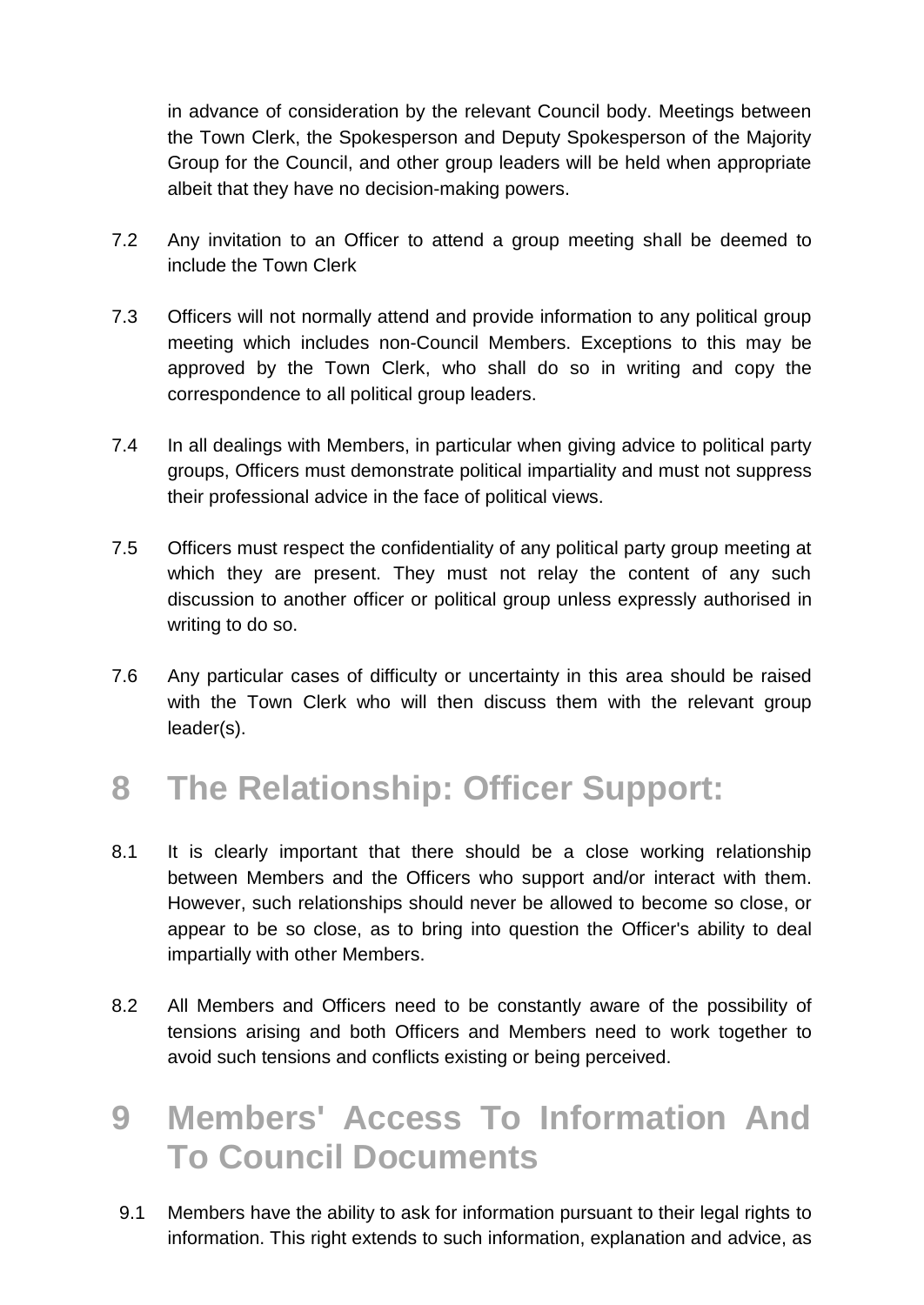they may reasonably need in order to assist them in discharging their role as a Member of the Council. This can range from a request for general information about some aspect of the Council's activities to a request for specific information on behalf of a constituent. Such approaches should normally be directed to the Town Clerk.

- 9.2 As regards the legal rights of Members to inspect Council documents, these are covered partly by statute and partly by the common law.
- 9.3 Members have a statutory right to inspect any Council document, which contains material relating to any business, which is to be transacted by the Council. This right applies irrespective of whether the Member is a member of the meeting concerned and extends not only to reports which are to be submitted to the meeting, but also to any relevant background papers. This right does not, however, apply to documents relating to certain items, which may appear as a confidential item on the agenda for a meeting. The items in question are those which contain exempt information.
- 9.4 The common law rights of Members remain and are much broader and are based on the principle that any Member has a prima facie right to inspect Council documents so far as his/her access to the document is reasonably necessary to enable the Member properly to perform his/her duties as a Member of the Council. This principle is commonly referred to as the 'need to know' principle.
- 9.5 The exercise of this common law right depends, therefore, upon an individual Member being able to demonstrate that he/she has the necessary 'need to know'. In this respect, a Member has no right to 'a roving commission' to go and examine documents of the Council. Mere curiosity is not sufficient. The crucial question is the determination of the 'need to know'. This question must initially be determined by the Town Clerk (who may take advice from the Monitoring Officer at Durham County Council). In the event of further dispute, the Town Clerk may, but is not obliged to, refer the matter to the Council for a decision.
- 9.6 In some circumstances (e.g. a meeting of the Authority Member wishing to inspect documents relating to the business of that meeting) a Member's 'need to know' will normally be presumed. In other circumstances, e.g. a Member wishing to inspect documents, which contain personal information about third parties, the Member will normally be expected to justify the request in specific terms. Furthermore, there will be a range of documents which, because of their nature are not accessible to Members.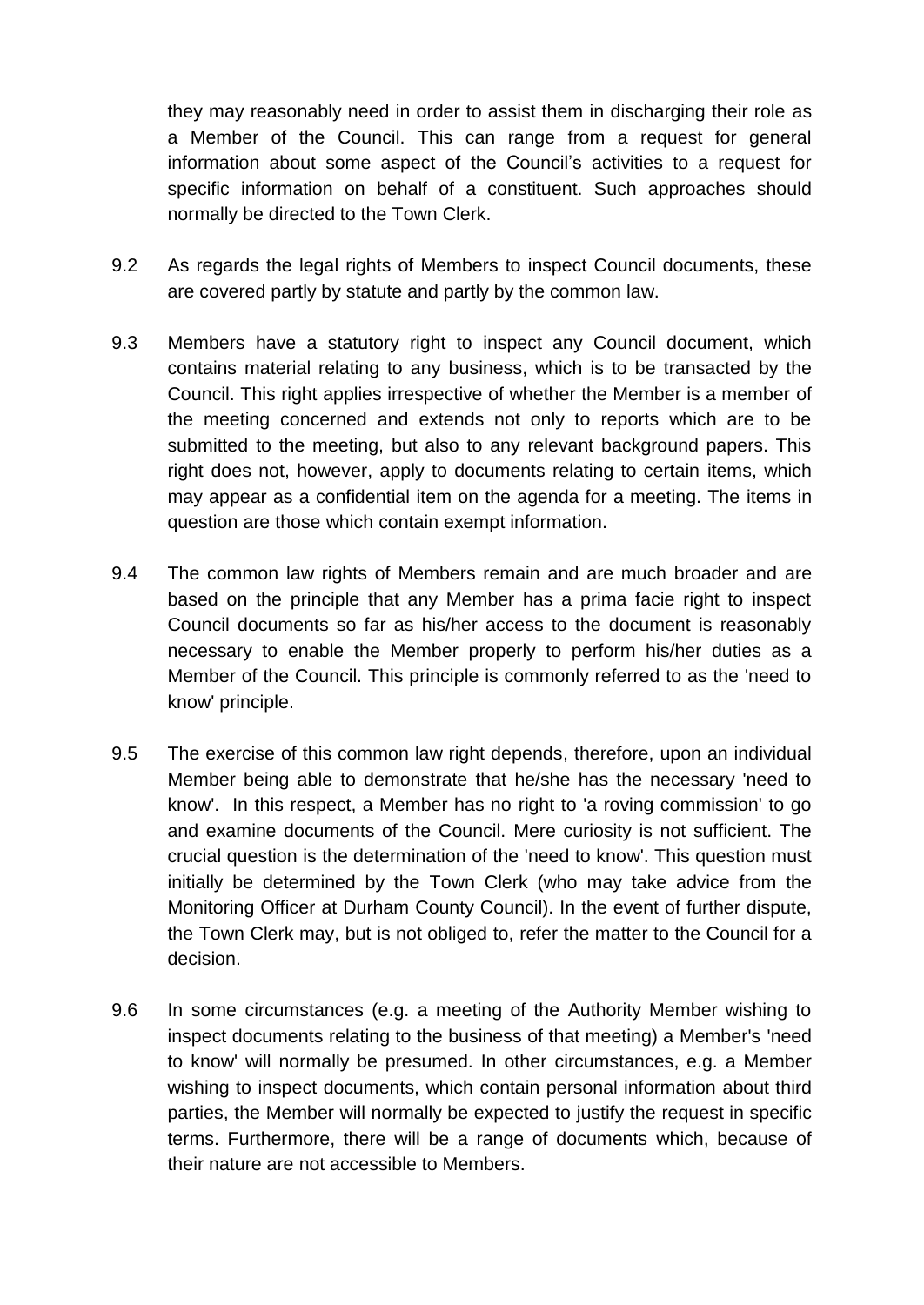An example of this latter category would be draft documents compiled in the context of emerging Council policies and draft committee reports, the disclosure of which prematurely might be against the Council's and the public interest.

- 9.7 Whilst the term 'Council document' is very broad and includes for example, any document produced with Council resources, it is accepted by convention that a Member of one party group will not have a 'need to know' and therefore, a right to inspect, a document which forms part of the internal workings of another party group.
- 9.8 Further and more detailed advice regarding Members rights to inspect Council documents may be obtained from the Town Clerk.
- 9.9 Finally, any Council information provided to a Member must only be used by the Member for the purpose for which it was provided, i.e. in connection with the proper performance of the Member's duties as a Member of the Council. Therefore, for example, early drafts of Committee reports/briefing papers are not suitable for public disclosure and should not be used other than for the purpose for which they were supplied. This point is emphasised in the Members' Code of Conduct.

## **10 Correspondence**

- 10.1 Correspondence between an individual Member and an Officer should not normally be copied (by the Officer) to any other Member. Where exceptionally it is necessary to copy the correspondence to another Member, this should be made clear to the original Member. In other words, a system of 'silent copies' should never be employed.
- 10.2 Official letters on behalf of the Council should normally be sent in the name of the appropriate Officer, rather than in the name of a Member. It may be appropriate in certain limited circumstances (e.g. representations to a Government Minister) for a letter to appear in the name of the Leader, but this should be the exception rather than the norm. Letters which, for example, create legal obligations or give instructions on behalf of the Council should never be sent out in the name of a Member.

## **11 Publicity And Press Releases**

11.1 Local authorities are accountable to their electorate. Accountability requires local understanding. This will be promoted by the Authority explaining it's objectives and policies to the electors and taxpayer. In recent years, all local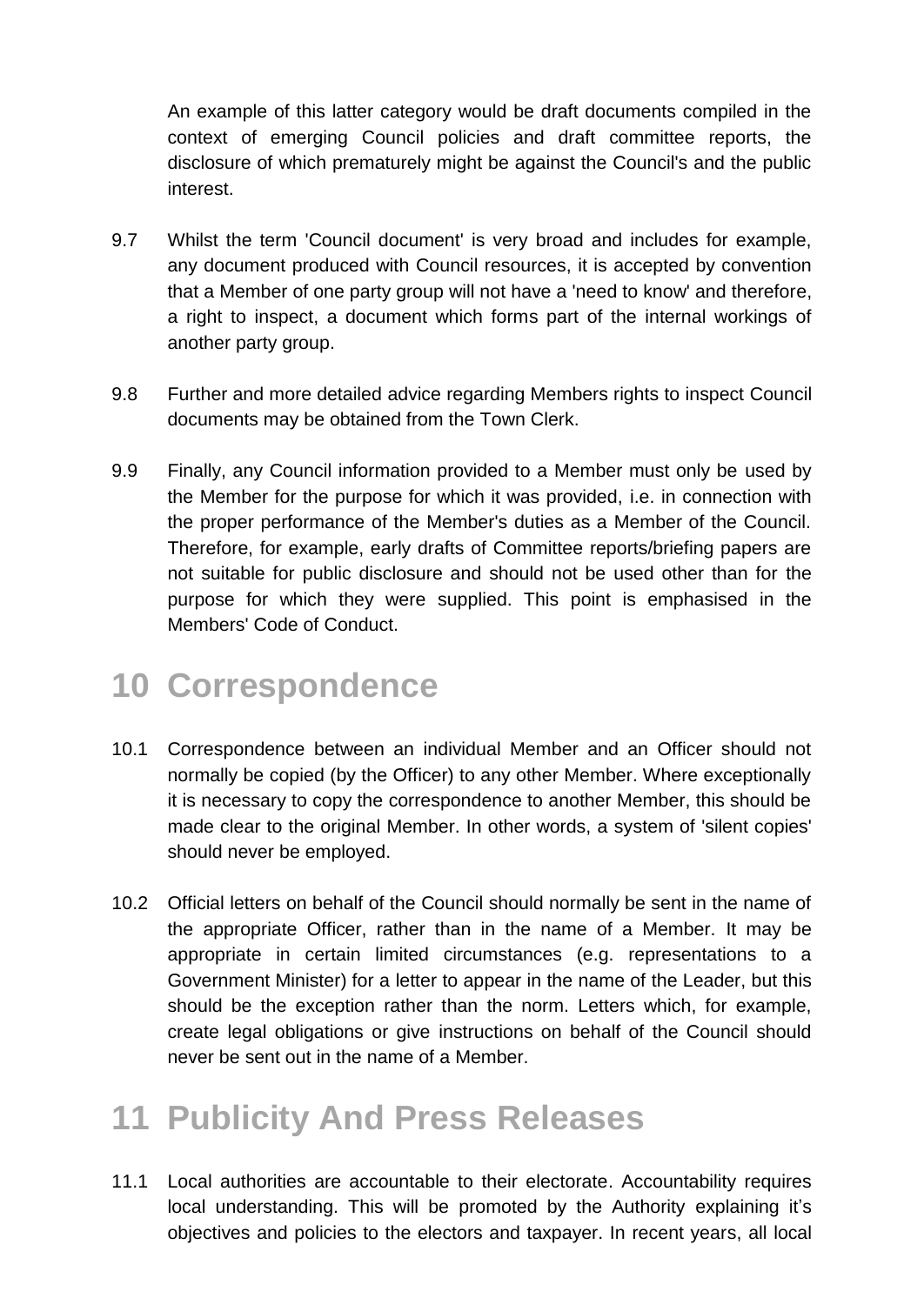authorities have increasingly used publicity to keep the public informed and to encourage public participation. Every Council needs to tell the public about the services it provides. Increasingly, local authorities see this task as an essential part of providing services. Good, effective publicity aimed to improve public awareness of a Council's activities is, in the words of the Government, to be welcomed.

11.3 Officers and Members of the Council will, therefore, in making decisions on publicity, take account of the provisions of this Code. If in doubt, Officers and/or Members should initially seek advice from the Town Clerk. Particular care should be paid to any such publicity used by the Council around the time of an election.

#### **12 Members In Their Ward Role And Officers**

12.1 Whenever a public meeting is organised by the Council to consider a local issue, all the Members representing the Ward or Wards affected will as a matter of course, be invited to attend the meeting. Similarly, whenever the Council undertakes any form of consultative exercise on a local issue, the Ward Members will be notified at the outset of the exercise.

More generally, Officers should consider whether other policy or briefing papers or other topics should be discussed with relevant Ward Members.

- 12.2 When Members or local residents convene local meetings, Officer attendance will be at the discretion of the Town Clerk and will take account of the purpose of the meeting as stated by the convenor.
- 12.3 In all circumstances, the role of Officers at such meetings is to provide information on the topic under consideration and any decision-making process which might be relevant, but not to offer or share judgements. Officers will seek to assist in the effective engagement of the community in the consultation process but will be mindful at all times of the integrity of the formal decision making process.
- 12.4 Members attending local consultation meetings, which may on occasion give rise to heated debate, should be mindful of the restrictions on the responses available to Officers and both Officers and Members should act at all times in accordance with their respective Codes of Conduct.